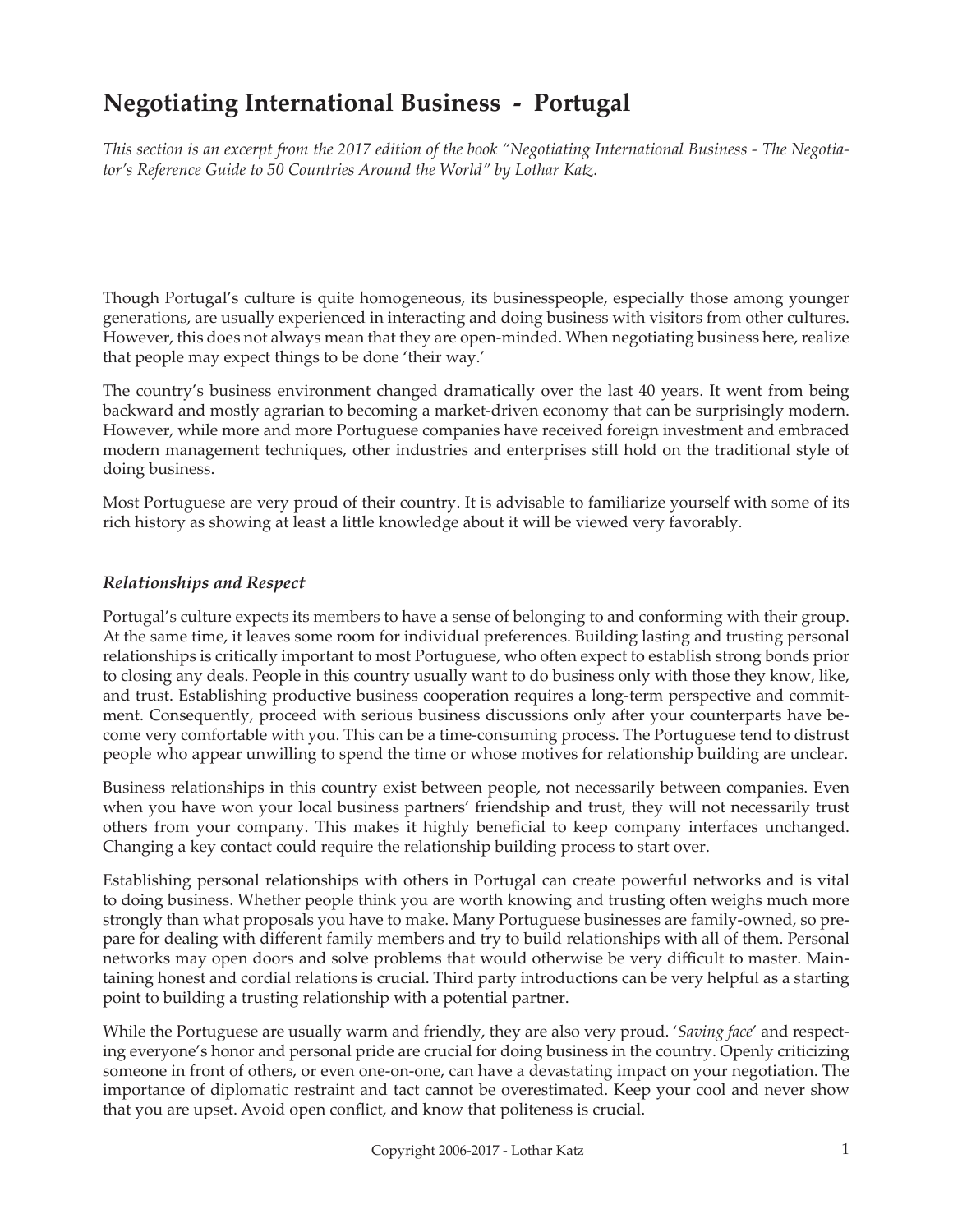In Portugal's business culture, the respect a person enjoys depends primarily on his or her status, rank, and age. It is important to treat elderly people with great respect. Admired personal traits include kindness, flexibility, and sociability.

### *Communication*

The country's official languages are Portuguese and Mirandese. The former dominates. Some Portuguese may take offense if addressed in Spanish. However, if you speak Spanish fluently, it is ok to ask politely if holding your conversation in Spanish would be acceptable. Many businesspeople speak at least some English. With older high-ranking managers, it may nevertheless be useful to engage an interpreter. In order to avoid offending the other side, ask beforehand whether an interpreter should be present at a meeting. When communicating in English, speak in short, simple sentences and avoid using jargon and slang. It will help people with a limited command of English if you speak slowly, summarize key points, and pause frequently to allow for interpretation.

While discussions may sometimes get lively, the Portuguese dislike loud and boisterous behavior. At restaurants, especially those used for business lunches and dinners, keep conversations at a quiet level. People may show their emotions openly. However, it is crucial never to lose your temper or appear impatient, as there is always a risk of hurting someone's pride. People generally converse standing around two to three feet apart, which is not as close as in many Latin American cultures.

Communication in Portugal is rather indirect. The Portuguese often prefer to be careful about what they say and how they say it. People may not get straight to the point when trying to get a message across. In addition, they may tell you what they think you want to hear rather than what they really think. They might insist that everything is in perfect order, even when this is not the case. In conversations, silence is rare and usually signals that there is a problem. You may have to read between the lines or watch for non-verbal clues to understand what is being conveyed. In difficult situations, look for other contacts in your network that may be able to help you find out or interpret what is going on. It is beneficial to use a similarly indirect approach when dealing with the Portuguese, as they could perceive you as rude and pushy if you are being overly direct. The communication may become a little more direct and frank once a strong relationship has been established.

Gestures are usually subtle. It is advisable to restrict your body language. Non-verbal communication is important, though, and you should carefully watch for others' small hints, just as they will be watching you. Physical contact is rare and usually limited to friends. Pointing at people or objects is impolite. Instead, wave your open hand toward the object. The American *OK* sign, with thumb and index finger forming a circle, is an obscene gesture in Portugal. Eye contact should be frequent, almost to the point of staring. This conveys sincerity and helps build trust. Anger may sometimes be masked with a smile.

## *Initial Contacts and Meetings*

Choosing a local intermediary who can leverage existing relationships to make the initial contact is useful. This person will help bridge the gap between cultures, allowing you to conduct business with greater effectiveness.

Negotiations in the country may be conducted by individuals or teams of negotiators. It is vital that teams be well aligned, with roles clearly assigned to each member. Changing a team member could require the relationship building process to start over and should be avoided.

If possible, schedule meetings at least one to two weeks in advance. Since the Portuguese want to know who they will be meeting, provide details on titles, positions, and responsibilities of attendees ahead of time. They will expect to do business with the decision-maker in your organization. The most senior executive to attend on the Portuguese side will be at a similar level in the hierarchy as your own nego-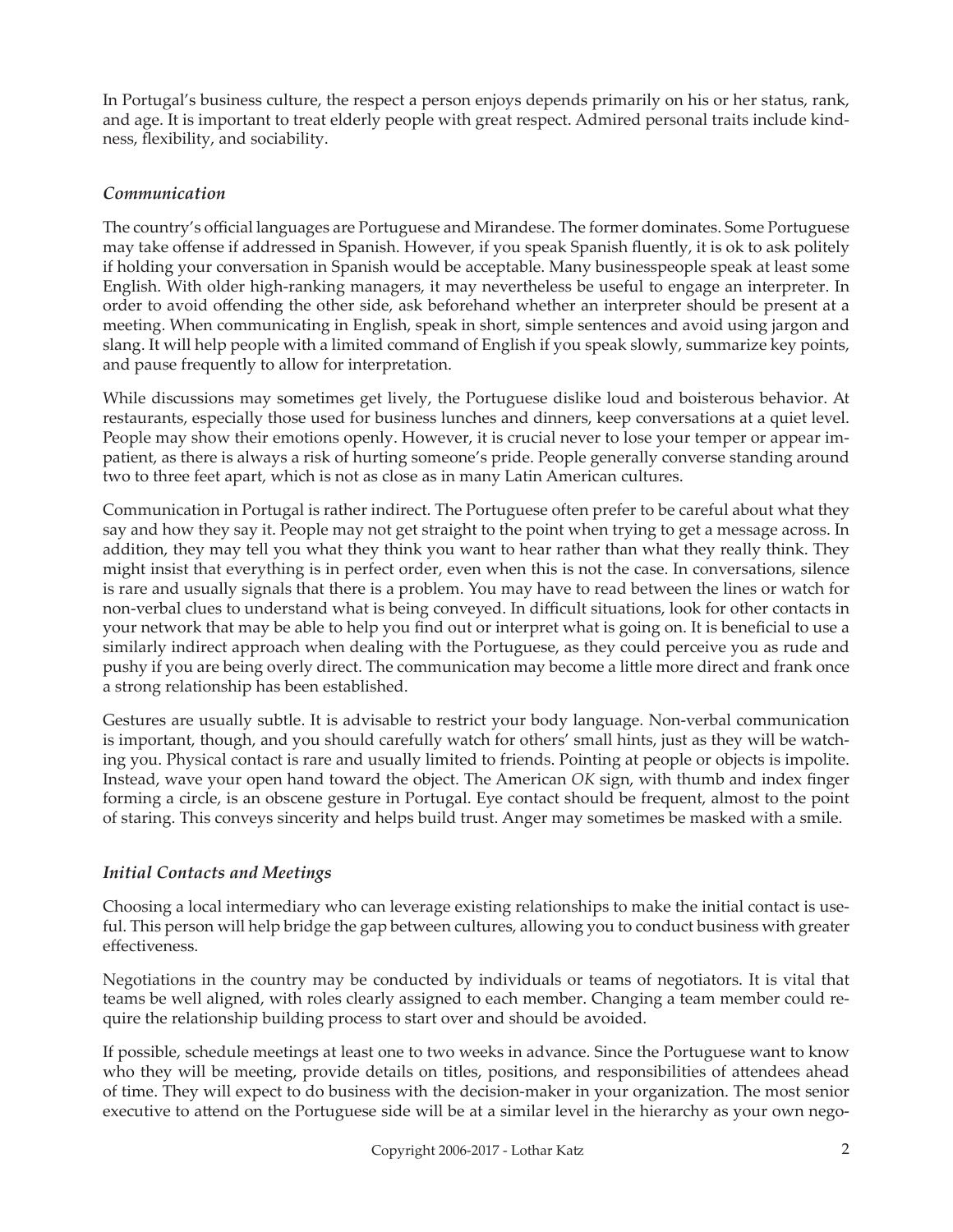tiation leader. An agenda may get set upfront, but this is only a formality. It will likely not be strictly followed. While meetings often start late, people generally expect foreign visitors to be punctual. Avoid being more than 10 to 15 minutes late, and call ahead if you will be. Displaying anger if you have to wait only reflects poorly on you.

Names are usually given in the order of first name, family name. Some Portuguese may have two family names, the first one from their mother and the second from their father. This order is the opposite of the one found in many Spanish-speaking countries. Use *Mr./Ms.* or *Senhor/Senhora*, plus the person's family name. If there are two family names, use the father's. If a person has an academic title, use it instead, followed by the family name. When speaking with executives, it is common to address them as *Doutor/ Doutora*, even if the person does not hold a Doctorate degree. Only close friends call each other by their first names. Introductions are accompanied by firm handshakes.

The exchange of business cards is an essential step when meeting someone for the first time, so bring more than you need. It is advantageous to use cards with one side in English and the other in Portuguese. Show doctorate degrees on your card and make sure that it clearly states your professional title, especially if you have the seniority to make decisions. Smile and keep eye contact while accepting someone else's card, then take a few moments to look at it. Next, place the card on the table in front of you.

Meetings start with small talk, which can be very extensive. It is important to be patient and let the other side set the pace. Questions should not get too personal. Initial meetings may appear somewhat formal, but the atmosphere usually is more relaxed in subsequent meetings as the relationship develops. A sense of humor will be appreciated as long as it is not sarcastic or cynical. Meetings in Portugal may appear somewhat chaotic, with frequent interruptions and several parallel conversations. Do not take this personally; it also does not indicate a lack of interest.

The primary purpose of the first meeting is to become acquainted and build relationships. Business may be discussed, but do not try to hurry along with your agenda. The goal should be to establish respect and trust between yourself and your counterparts. It is unrealistic to expect initial meetings to lead to straight decisions. In addition, it is rare to get open opinions at the conference table, so watch for subtle clues and use other opportunities such as one-on-one conversations or business dinners to learn more.

Presentation materials should be attractive, with good and clear visuals. Use diagrams and pictures wherever feasible, cut down on words, and avoid complicated expressions. Having your handout materials translated to Portuguese is not a must but helps in getting your messages across.

## *Negotiation*

**Attitudes and Styles –** To the Portuguese, negotiating is usually a joint problem-solving process. While the buyer is in a superior position, both sides in a business deal own the responsibility to reach agreement. Although both sides must make a long-term commitment to their business engagement, the Portuguese usually expect it to result in near-term benefits. The primary negotiation style is cooperative and people may be open to compromising if viewed helpful in order to move the negotiation forward. It is vitally important to remain relaxed and non-confrontational throughout the bargaining exchange. Nevertheless, there may be attempts to win competitive advantages, which should not be taken negatively. The culture ultimately promotes a win-win approach and values reaching consensus. You will earn your counterparts' respect by maintaining a positive, persistent attitude.

**Sharing of Information –** Even when personal relationships are strong, your Portuguese counterparts could be reluctant to share information openly. Many believe that privileged information creates bargaining advantages or that opening up could expose weakness. If you receive information, do not take it at face value. For instance, your counterparts may signal that quality and delivery are significant decision factors even if they are only interested in price.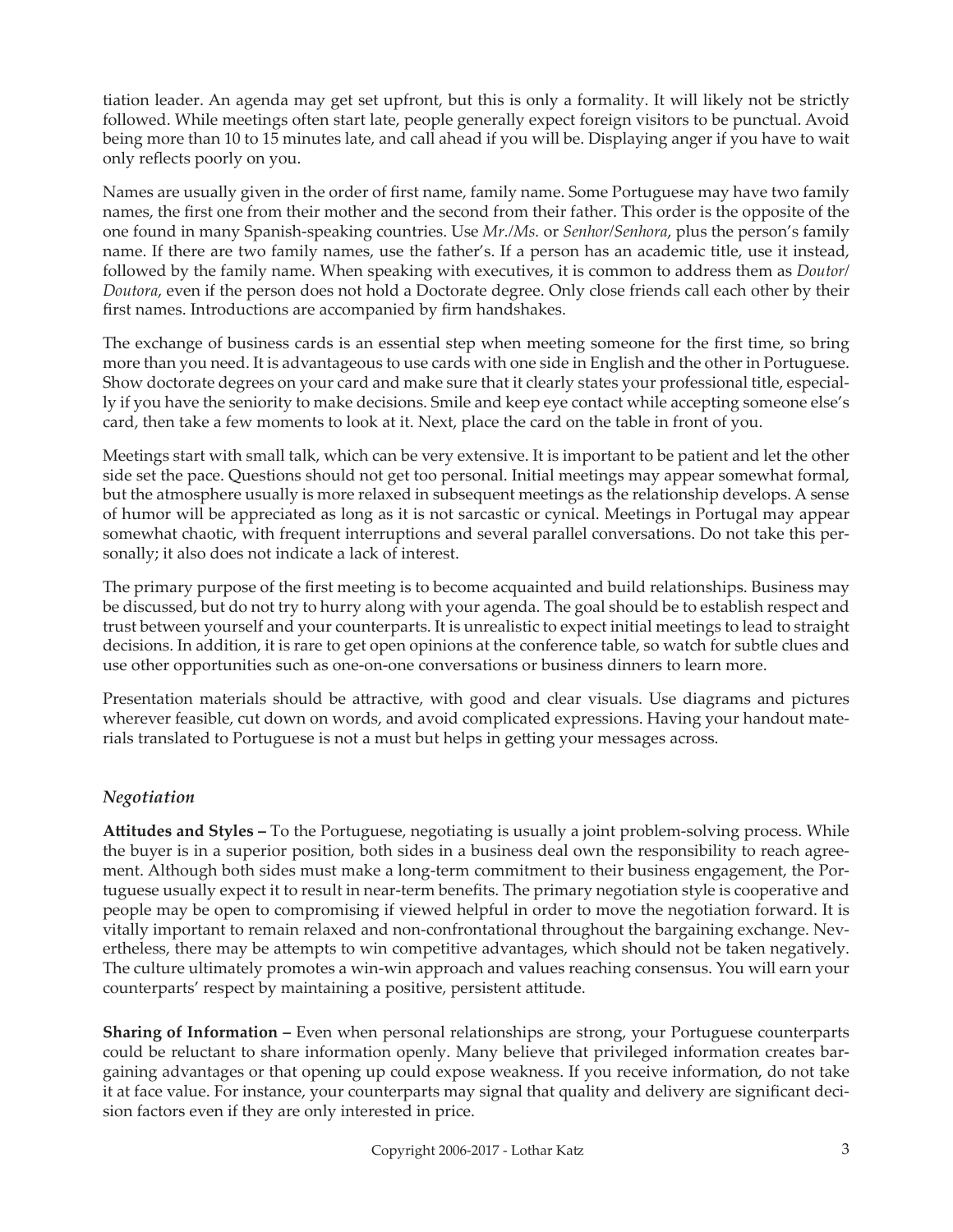**Pace of Negotiation –** Expect negotiations to be very slow and protracted. The Portuguese rarely hurry and dislike people who do. They also have little respect for deadlines. Be prepared to make several trips if necessary to achieve your objectives. Information gathering, bargaining, and decision making may take considerable time. Attempts to rush the process are unlikely to produce better results and could be viewed as offensive. Throughout the negotiation, be patient, control your emotions, and accept that delays occur.

Most Portuguese prefer a polychronic work style. They are used to pursuing multiple actions and goals in parallel. When negotiating, they often take a holistic approach and may jump back and forth between topics rather than addressing them in sequential order. Negotiators from strongly monochronic cultures, such as Germany, the United Kingdom, or the United States, could find this style confusing, irritating, even annoying. In any case, do not show irritation or anger when encountering this behavior. Instead, keep track of the bargaining progress at all times, often emphasizing areas where agreement already exists.

Portuguese negotiators may sometimes request urgent changes. This is often a way to test your flexibility.

If your counterparts appear to be stalling the negotiation, assess carefully whether their slowing down the process indicates that they are evaluating alternatives or that they are not interested in doing business with you. While such behavior could represent attempts to create time pressure in order to obtain concessions, the slow decision process in the country is far more likely causing the lack of progress. People from fast-paced cultures often underestimate how much time this takes and make the mistake of trying to 'speed things up.' Again, patience and persistence are vitally important.

**Bargaining –** Most of the Portuguese are used to bargaining, but many dislike haggling. Confrontation and open competition make them uncomfortable. The bargaining exchange can nevertheless be extensive, and prices may move by about 25 to 35 percent between initial offers and final agreement. Leave yourself sufficient room for concessions at different stages. The Portuguese can be very flexible when trying to find workable solutions. If needed, show willingness to compromise as a way to preserve the honor of both parties. After making concessions, always ask the other side to reciprocate. You can use the fact that aspects can be re-visited to your advantage, for instance by offering further concessions under the condition that the Portuguese side reciprocate in areas that had already been agreed upon.

Deceptive techniques are frequently used. This includes tactics such as telling lies and sending fake non-verbal messages, misrepresenting an item's value, or making false demands and concessions. Your Portuguese counterparts may make other attempts to mislead you in order to obtain bargaining advantages. Even when you can see right through a lie, it would be a grave personal insult to state or even hint that your counterpart might not be telling the truth. It is advisable to verify information received from the local side through other channels. Do not take such tactics personally and realize that overt attempts to lie at or bluff your counterparts could backfire and might damage business relationships. Portuguese negotiators rarely use 'good cop, bad cop' and it is best to avoid the tactic since the implications for relationships can be significant. They may claim limited authority, stating that they have to ask for their manager's approval. This could be a tactic or the truth. Since you must avoid causing loss of face, be cautious when using the techniques of making false demands or false concessions.

Negotiators in the country occasionally use pressure techniques that include making final offers or nibbling. Final offers should not be made too soon since your counterpart may not believe that you are serious. Do not use tactics such as applying time pressure or making expiring offers. The Portuguese could view these as signs that you are not willing to build a long-term relationship and may choose to terminate the negotiation. Avoid pressure tactics such as opening with your best offer or showing intransigence, since they cannot be applied effectively without running the risk of causing loss of *face*. Silence can be an effective way to signal rejection of a proposal.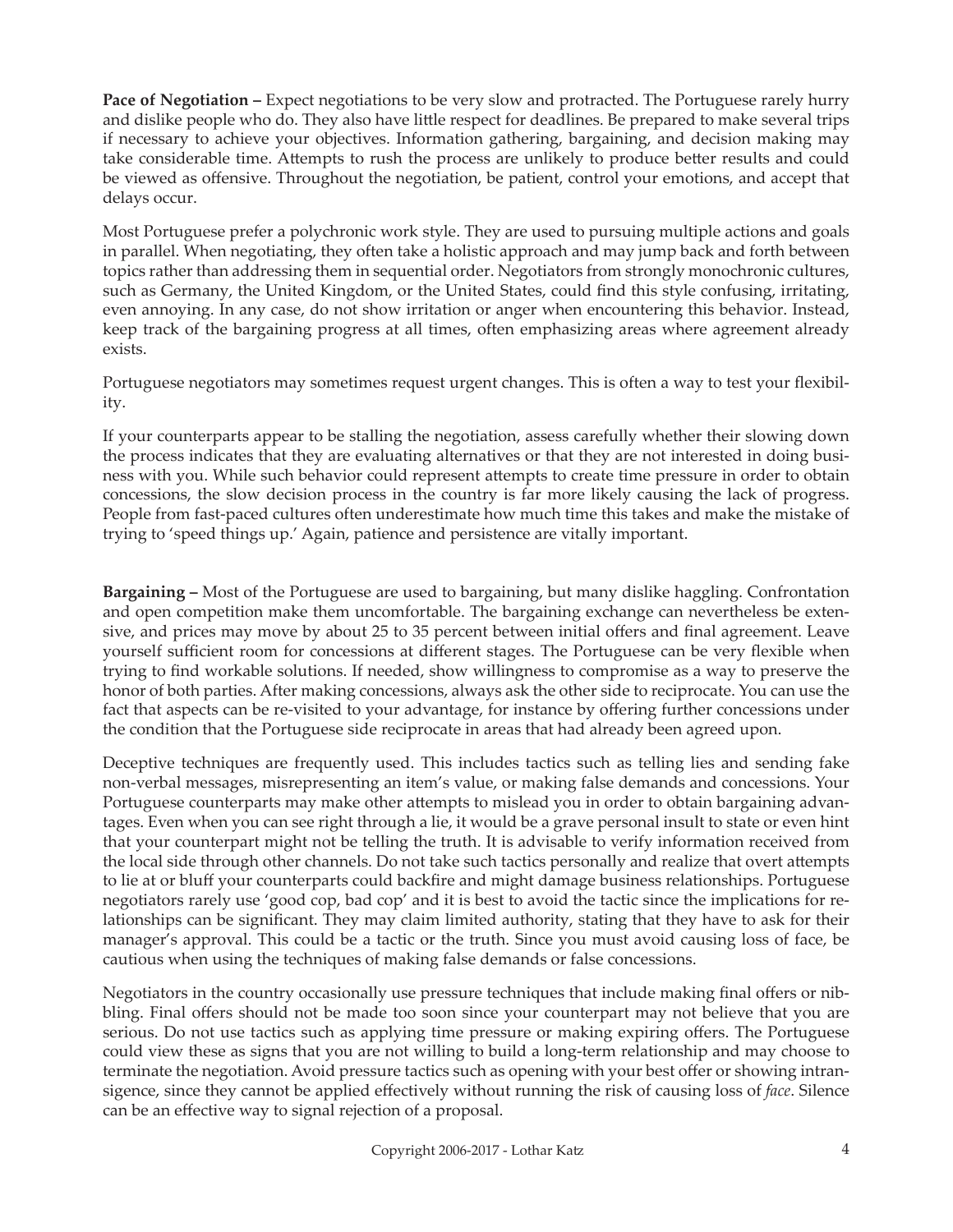Portuguese negotiators avoid most aggressive or adversarial techniques since these affect *face*. The risk of using any of them yourself is rarely worth the potential gain. Extreme openings may be viewed as unfriendly and will rarely work to your advantage. Never walk out or threaten to do so in an aggressive fashion as your counterparts will likely take this as a personal insult and could end all talks. However, threatening a 'friendly walkout' while strongly emphasizing the relationship can be very effective.

Emotional negotiation techniques, such as attitudinal bargaining, attempting to make you feel guilty, or appealing to personal relationships, are frequent and can be effective. Be cautious not to hurt someone's personal pride when employing any of these tactics, though. At times, defensive tactics such as blocking or changing the subject, asking probing or very direct questions, or making promises may be used.

Corruption and bribery are rare in Portugal, though not completely unheard of. Both legally and ethically, it is advisable to stay away from giving gifts of significant value or making offers that could be read as bribery.

Conflicts and disputes that may arise during a negotiation can be difficult to resolve because the Portuguese may ignore or deny them. Otherwise, you might be able to reach resolution by focusing on logical arguments and facts. Ask your counterparts to suggest alternatives if needed.

**Decision Making –** The country's business culture is very hierarchical and superiors enjoy strong deference. Communication is expected to take place across similar levels in the hierarchy and it could damage the respect you enjoy if you spent much time and attention on someone you outrank. Decision makers are usually senior executives who are often autocratic but will consider the best interest of the group or organization. Subordinates, and even senior managers, can be quite reluctant to accept responsibility. Decision makers rarely delegate their authority, so it is important to deal with senior executives. Decision making can take a long time and requires patience. Attempts to rush or put pressure on the process is an affront to Portuguese business protocol.

When making decisions, businesspeople usually consider the specific situation rather than applying universal principles. Personal feelings and experiences weigh much more strongly than empirical evidence and other objective facts do. The Portuguese are often uneasy with change and reluctant to take risks. If you expect them to support a risky decision, you may need to find ways for them to become comfortable with it first, for instance by explaining contingency plans, outlining areas of additional support, or by offering guarantees and warranties.

## *Agreements and Contracts*

Capturing and exchanging meeting summaries can be an effective way to verify understanding. However, commitments may not be fulfilled even if they sounded strong. Gentle reminders between meetings are often helpful. Even when you receive written commitments during a negotiation, you may sometimes find that they are not kept. Any part of an agreement may still change significantly before both parties sign the final contract.

Written contracts tend to be lengthy and often spell out very detailed terms and conditions for the core agreements as well as for many eventualities. Nevertheless, writing up and signing the contract is a formality. The Portuguese believe that the primary strength of an agreement lies in the partners' commitment rather than in its written documentation.

It is advisable to consult a local legal expert before signing a contract. However, do not bring your attorney to the negotiation table. The Portuguese could read it as a sign of mistrust if you do.

Signed contracts may not always be honored. Since the justice system works very slowly, they are also difficult to enforce. It is important to be prepared for some frustration and to consider the possibility of